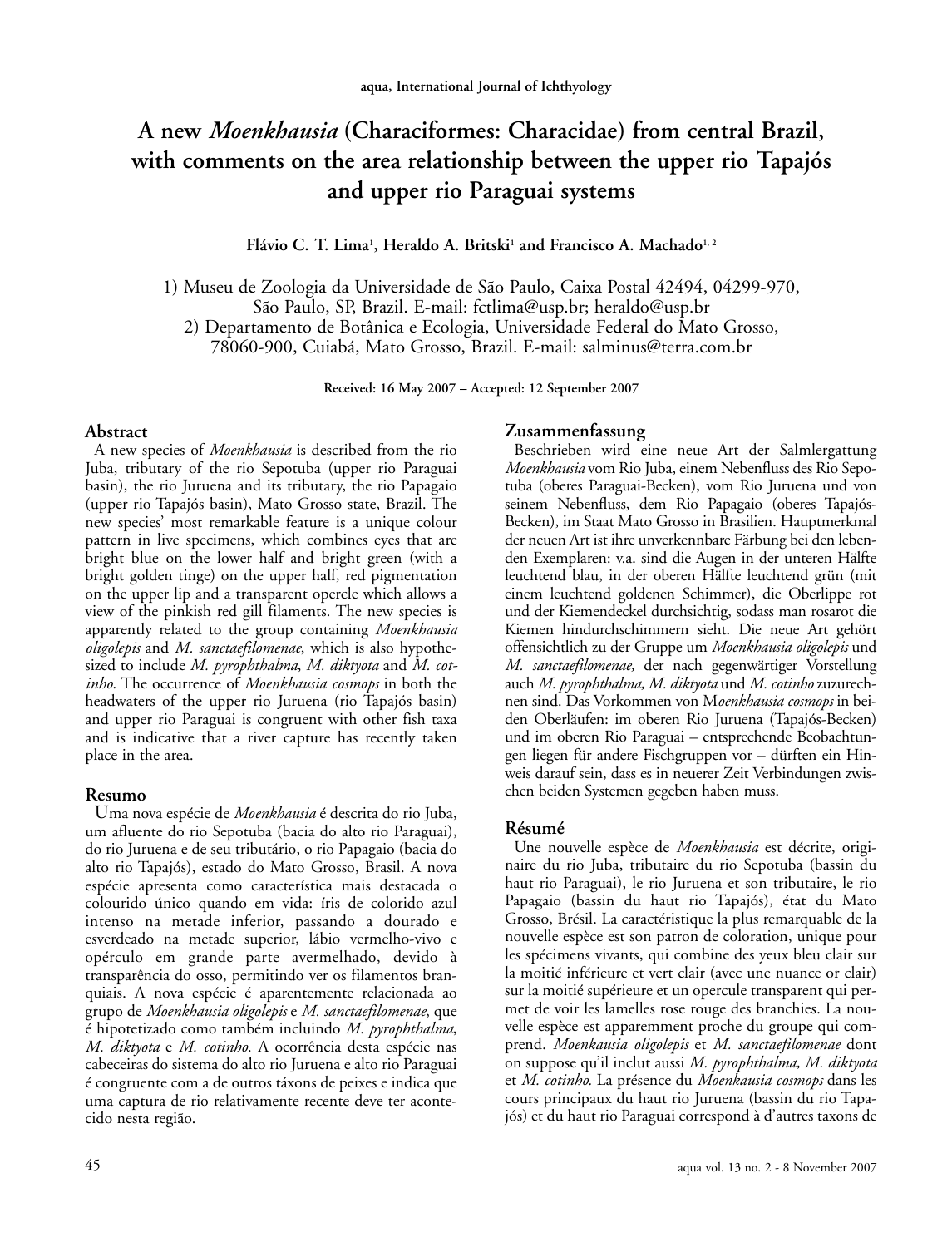poissons et indique qu'une confluence de rivières a eu lieu récemment dans la région.

### **Sommario**

Una nuova specie di *Moenkhausia* è descritta dal rio Juba, affluente del rio Sepotuba (bacino superiore del rio Paraguai), dal rio Juruena e i suoi affluenti e dal rio Papagaio (bacino superiore del rio Tapajós), stato del Mato Grosso, Brasile. La caratteristica principale di questa nuova specie è la singolare colorazione degli individui vivi, che combina occhi blu brillante nella metà inferiore e verde brillante (con una vivace sfumatura dorata) in quella superiore, pigmentazione rossa del labbro superiore e opercolo trasparente che consente di avere una visione dei rossi filamenti branchiali. La nuova specie è apparentemente imparentata al gruppo di specie che comprende *Moenkhausia oligolepis* e *M. sanctaefilomenae,* a cui si ipotizza debbano far parte anche *M. pyrophthalma, M. diktyota* e *M. cotinho.* La presenza *Moenkhausia cosmops* in entrambe le sorgenti del rio Juruena superiore (bacino del rio Tapajós) e del rio Paraguai superiore è congruente con altri taxa e suggerisce che nell'area è recentemente avvenuto un processo di cattura da parte di uno dei due corsi d'acqua.

# INTRODUCTION

The genus *Moenkhausia* Eigenmann, 1908 is one of the most speciose characid genera, currently comprising 64 species that are recognized as valid (Lima et al. 2003, Benine et al. 2004, Géry & Zarske 2004, Zarske et al. 2004, Bertaco & Lucinda 2006, Lima & Birindelli 2006, Lucinda et al. 2007). As most of the genera previously included within the subfamily Tetragonopterinae (cf., e.g., Géry 1977) and now considered as *incertae sedis* within Characidae (Lima et al. 2003), *Moenkhausia* is defined by a combination of characters, none of them unique, which consequently raises serious doubts as to its purported monophyletic nature.

Géry (1977) was the first to recognize sub-groups within the genus *Moenkhausia*, even though he himself admitted that these groups were actually more convenient tools for species identification than hypothesis of putative monophyletic clades (see also Géry & Zarske 2004: 35). In spite of the fact that we still lack an explicit hypothesis of phylogenetic relationships within *Moenkhausia,* the existence of monophyletic groups within the genus has been postulated, for example, the *Moenkhausia lepidura* species-group delimited by Géry (1992; in spite of the reticent attitude of the author himself concerning the monophyly of the group) and a group including *M. oligolepis* (Günther, 1864), *M. sanctaefilomenae* (Steindachner, 1907), *M. pyroph-*

aqua vol. 13 no. 2 - 8 November 2007 46

*thalma* Costa, 1994, *M. diktyota* Lima & Toledo-Piza, 2001 and probably also *M. cotinho* Eigenmann, 1908 (Costa 1994; Lima & Toledo-Piza 2001). Based on characters from the suspensorium bone apparatus, Benine (2002) also discussed putative monophyletic assemblages within the genus.

In contrast to the extensive lowlands of the rio Paraguai basin, the Pantanal, the headwaters of the rio Paraguai basin are poorly known ichthyologically (see Willink et al. 2000). However, collecting expeditions in the last few years in both the northern and eastern headwaters of the rio Paraguai basin have improved our ichthyological knowledge of the area considerably (e.g., Lima & Britto 2001, Benine et al. 2004, Lima et al. 2004, Shibatta & Pavanelli 2005). During an expedition across the northern headwaters of the rio Paraguai basin in Mato Grosso state, central Brazil, on which the three authors took part, a new *Moenkhausia* species, clearly related to the *M. oligolepis* speciesgroup, was found. The species was immediately recognized as new by its unique colour pattern in live specimens, that combines red pigmentation on the upper lip, eye with the upper half bright green and lower half bright blue, and for the transparency of the opercle, which allows a view of the pinkish-red colour of the gill filaments. No photographs could be taken of living specimens at that time and only a few specimens were collected, so the description of the new species was postponed. Somewhat unexpectedly, during a recent collecting expedition to the rio Papagaio (a tributary of the rio Juruena, rio Tapajós basin) two of the authors (FCTL and FAM) succeeded in collecting more specimens of the new species, allowing its description, which is herein presented.

## MATERIALS AND METHODS

Counts and measurements were taken according to Fink & Weitzman (1974) and Menezes & Weitzman (1990), except for counts of the horizontal scale rows below the lateral line, which are counted to the pelvic-fin insertion. Horizontal scale rows between the dorsal-fin origin and lateral line does not include the scale of median predorsal series situated just anterior to the first dorsal-fin ray. Horizontal scales occur in rows between the lateral line and the pelvic-fin insertion. A lateral scale that extends ventrally to the pelvic insertion, present in some specimens, was counted as a half scale. In the descriptions, the frequency of each count is given in parentheses after the respective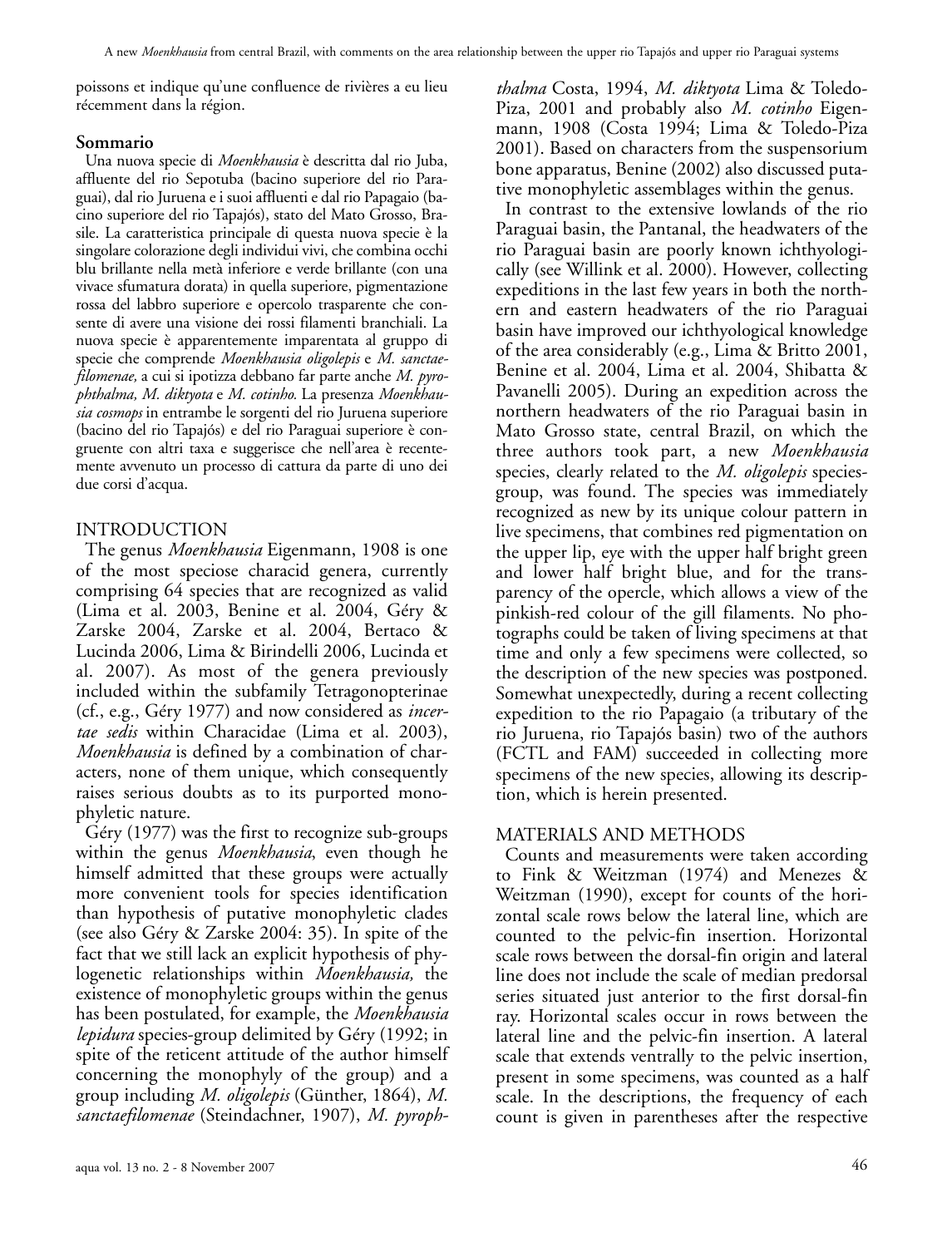count. An asterisk indicates counts of the holotype. Counts of supraneurals, procurrent caudal-fin rays, branchiostegal rays, gill rakers and unbranched anal-fin rays were taken mostly from cleared and stained paratypes (CS), prepared according to Taylor & Van Dyke (1985). Counts of vertebrae, and in some cases supraneurals and unbranched analfin rays, were also taken from radiographed specimens. Vertebrae of the Weberian apparatus were counted as four elements and the fused PU1+U1 of the caudal region as a single element. In the list of material examined, the number of whole specimens is given first, followed by the number of those cleared and stained (if any). Institutional abbreviations used are as follows: MZUSP, Museu de Zoologia da Universidade de São Paulo, São Paulo; MCP, Museu de Ciências da Pontifícia Universidade Católica do Rio Grande do Sul, Porto Alegre; MNRJ, Museu Nacional, Rio de Janeiro and ANSP, Academy of Natural Science of Philadelphia, Philadelphia.

## *Moenkhausia cosmops* **n. sp.** (Figs 1-2)

**Holotype:** MZUSP 93494, 42.9 mm SL, Brazil, Mato Grosso, Sapezal, córrego Vinte e Cinco de Maio, near its mouth at the Rio Papagaio, 13°35'47" S 58°25'27"W; F. A. Machado, F. C. T. Lima, C. M. C. Leite & N. E. Silva, 11-13 October 2006.

**Paratypes:** all from Brazil, Mato Grosso. Rio Tapajós basin: MZUSP 93495, 17, 22.3-48.3, 3 CS,

35.2-37.0 mm SL; MCP 41348, 1, 32.5 mm SL; MNRJ 30777, 1, 40.6 mm SL; ANSP 187100, 1, 34.4 mm SL, same data as the holotype.

Rio Paraguai basin: MZUSP 78722, 2, 39.9- 48.2 mm SL, Barra dos Bugres, Rio Jubinha, at the confluence with the rio São Tomé (tributary of the rio Sepotuba); G. Borges, F. A. Machado & F. C. T. Lima, 7 March 2002. MZUSP 91122, 3, 21.4- 23.3 mm SL, Barra dos Bugres, rio Juba (tributary of rio Sepotuba), PCH Juba Zero, waterfall, 14°43'08"S 58°8'59"W; H. A. Britski, O. Froehlich & F. Marques, 8 March 2002. MZUSP 93496, 3, 30.5-34.1 mm SL, Tangará da Serra, Rio Juba (tributary of rio Sepotuba); G. Borges, March 1994.

**Additional material examined (not types):** All from rio Tapajós basin. MZUSP 93552, 2, 17.2- 25.4 mm SL, Campos de Júlio, Rio Juruena, headwater below BR 364 old bridge, 14°39'43"S 59°6'42"W. MZUSP 93553, 11, 19.3-31.8 mm SL, Campos de Júlio, Rio Juruena, fazenda Tiroleza, 14°16'38"S 59°5'22"W. MZUSP 93554, 4, 20.4-38.8 mm SL, same data. MZUSP 93555, 1, 22.7 mm SL, Sapezal, Rio Juruena, above Santa Lúcia hydroelectric dam, 13°35'45"S 59°1'58"W. MZUSP 93556, 6, 21.2-30.9 mm SL, 3 CS, 26.3- 27.3 mm SL, Sapezal, Rio Juruena, below Sapezal hydroelectric dam, 13°14'47"S 59°0'52"W. MZUSP 93557, 2, 23.3-31.8 mm SL, Sapezal Rio Juruena, above Santa Lúcia hydroelectric dam, 13°37'56"S 59°0'36"W. MZUSP 93558, 3, 23.0- 30.9 mm SL, Sapezal, Rio Juruena, above Santa Lúcia hydroelectric dam, 13°39'18"S 59°1'12"W. MCP 41344, 3, 13.9-25.3 mm SL, Sapezal, Córrego do Bacaval, 13°37'19"S 58°17'01" W.



**Fig. 1.** *Moenkhausia cosmops*, holotype, MZUSP 93494, 42.9 mm SL, immediately before preservation. Photo by L. M. Sousa.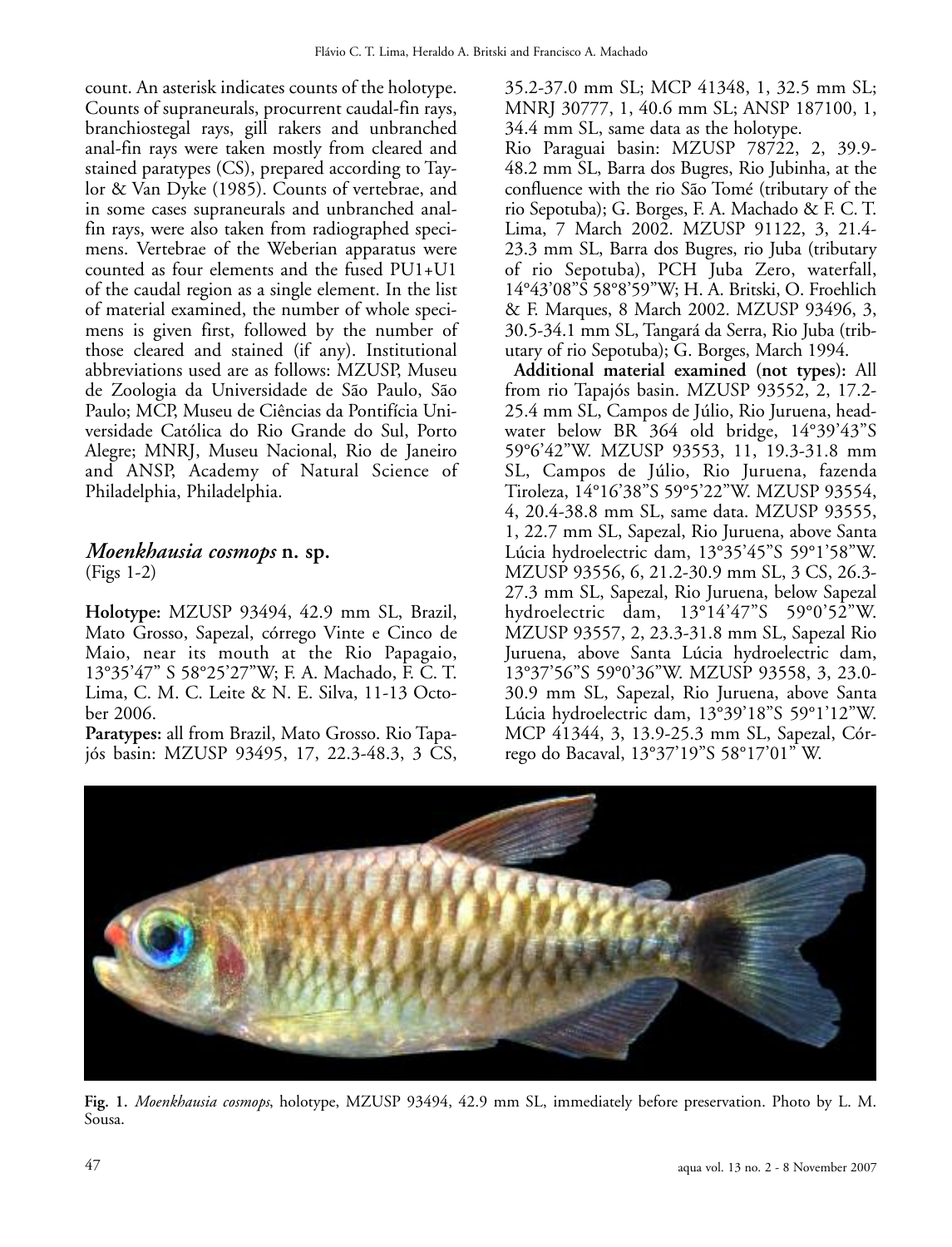A new *Moenkhausia* from central Brazil, with comments on the area relationship between the upper rio Tapajós and upper rio Paraguai systems

**Table I.** Morphometric data of *Moenkhausia cosmops*, expressed as percentages of standard length (2-12) and head length (13-6). Data from the holotype (MZUSP 93494) and 20 paratypes (MZUSP 93495, MZUSP 78722, MZUSP 91122, and MZUSP 93496).

|                               | Holotype | Paratypes $(N = 20)$ |      |      |                       |
|-------------------------------|----------|----------------------|------|------|-----------------------|
|                               |          | Range                |      | Mean | Standard<br>deviation |
| <b>Characters</b>             |          | Low                  | High |      |                       |
| 1) Standard length (mm)       | 42.9     | 21.4                 | 48.3 |      |                       |
| 2) Head length                | 28.0     | 29.0                 | 32.7 | 30.9 | 0.01                  |
| 3) Depth at dorsal-fin origin | 35.4     | 30.5                 | 37.4 | 34.1 | 0.02                  |
| 4) Caudal peduncle depth      | 13.1     | 11.9                 | 13.9 | 12.9 | 0.01                  |
| 5) Caudal peduncle length     | 11.9     | 10.8                 | 13.9 | 12.5 | 0.01                  |
| 6) Snout to dorsal-fin origin | 55.9     | 51.9                 | 58.4 | 55.5 | 0.02                  |
| 7) Snout to pelvic-fin origin | 51.0     | 48.8                 | 53.7 | 51.6 | 0.01                  |
| 8) Snout to anal-fin origin   | 68.3     | 65.4                 | 72.9 | 69.5 | 0.02                  |
| 9) Dorsal fin height          | 31.0     | 26.7                 | 32.7 | 29.4 | 0.02                  |
| 10) Pectoral-fin length       | 22.4     | 19.1                 | 25.5 | 22.4 | 0.02                  |
| 11) Pelvic-fin length         | 17.5     | 12.8                 | 20.2 | 18.1 | 0.02                  |
| 12) Anal-fin base length      | 23.8     | 20.5                 | 25.2 | 23.1 | 0.01                  |
| 13) Eye diameter              | 35.8     | 33.9                 | 40.2 | 36.9 | 0.02                  |
| 14) Snout length              | 30.0     | 22.7                 | 31.1 | 26.7 | 0.02                  |
| 15) Interorbital width        | 38.3     | 30.7                 | 40.7 | 34.3 | 0.03                  |
| 16) Upper jaw length          | 50.0     | 42.3                 | 52.5 | 47.4 | 0.02                  |

**Diagnosis:** The new species can be easily distinguished from all its congeners (and, in fact, from all remaining Characidae) by three unique colour features in live specimens: eye with lower half bright blue and upper half bright green (with a bright golden tinge), upper lip red and most of the opercle transparent, allowing a view of the pinkishred colour of the gill filaments. Additionally, *Moenkhausia cosmops* can be distinguished from all congeners, except *M. sanctaefilomenae, M. oligolepis, M. diktyota, M. pyrophthalma* and *M. levidorsa,* by the presence of a reticulated colour pattern resulting from the concentration of dark chromatophores on the free margin of the scales. It can be distinguished from *M. diktyota* and *M. levidorsa* Benine, 2002 by the presence of a dark, broad blotch on caudal peduncle and caudal-fin basis. *Moenkhausia cosmops* can be distinguished from *M. pyrophthalma, M. oligolepis* and *M. sanctaefilomenae* by lacking a clear area on the caudal peduncle preceding the broad dark peduncular blotch (vs. clear area present). See additional notes on the diagnosis of the new species in the discussion below.

**Description:** Morphometric data of the holotype and paratypes are presented in Table I. Body compressed, moderately elongate; greatest body depth slightly anterior to dorsal fin origin; dorsal profile of head convex from upper lip to vertical through anterior nostril; straight to slightly concave from latter point to tip of supraoccipital spine. Predorsal profile of body slightly convex, posteroventrally inclined along dorsal-fin base; body profile straight from dorsal-fin base terminus to adipose fin, slightly concave between latter point to origin of anteriormost procurrent caudal-fin ray; ventral profile of head and body convex from lower lip to anal-fin origin; body profile along anal-fin base straight and posterodorsally inclined; ventral profile of caudal peduncle slightly concave.

Jaws equal, mouth terminal; posterior terminus of maxilla reaching vertical through anterior third of orbit; premaxillary teeth in two rows (Fig. 3); outer row with  $3$  (3),  $4*$  (22) or  $5$  (2), relatively compressed, tricuspidated teeth; inner row with 5 (26) bulky tri- to pentacuspidated teeth; maxilla with 2\*  $(7)$ , 3  $(11)$  or 4  $(9)$  tri- to unicuspidated teeth; anteriormost tooth largest; dentary with 10 (2),  $11<sup>*</sup>$  (5), 12 (7), 13 (6), 14 (2) or 15 (3) teeth; anteriormost four teeth larger, bulky, tri- to pentacuspid, posterior ones uni- to tricuspid.

Scales cycloid, circuli absent on exposed area of scales, with few (3-8) divergent radii extending to posterior margin of scales, more numerous on posteriormost body scales; scales from four uppermost longitudinal scale rows considerably larger than scales from three lowermost scale rows, including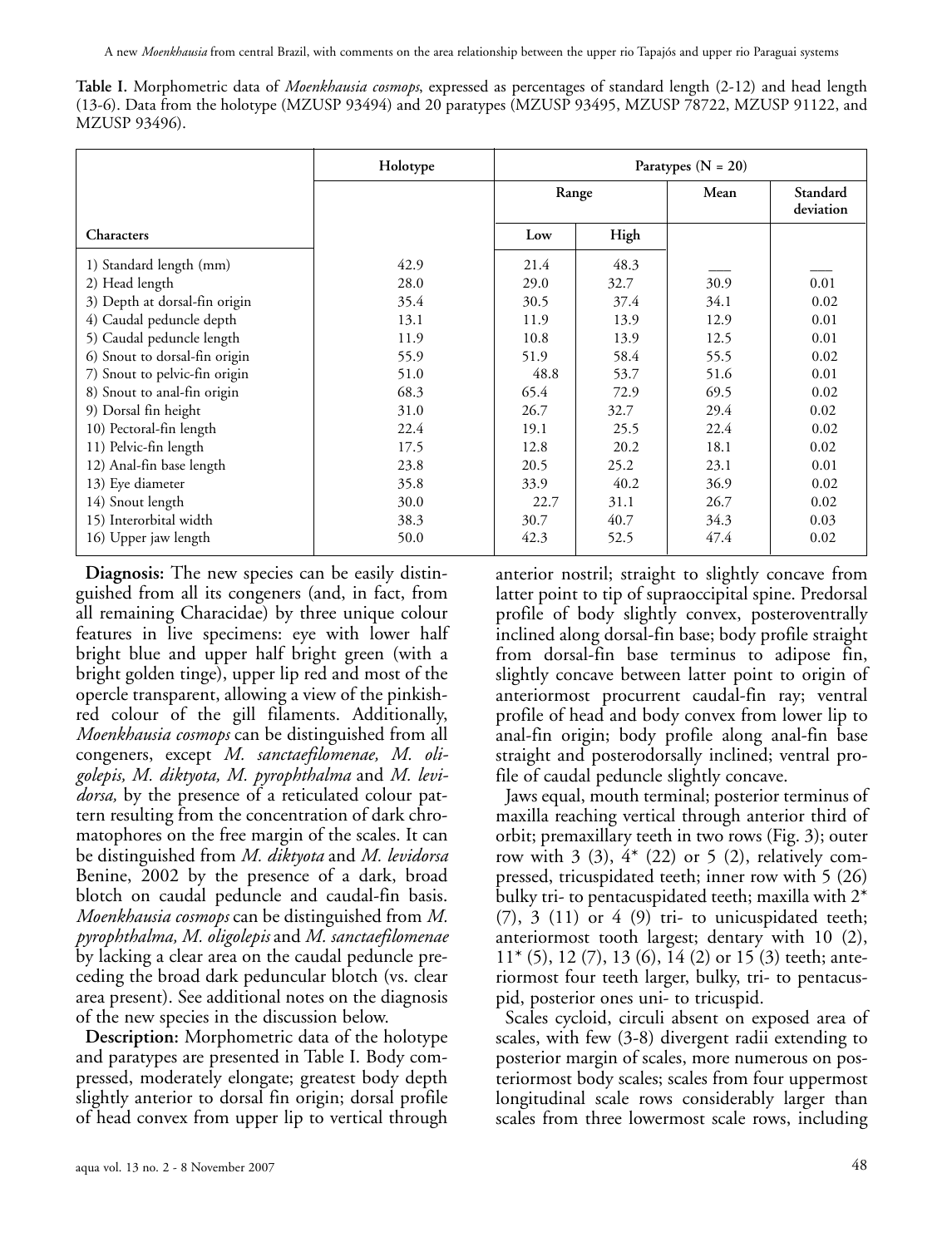lateral line scale row; some scales on lateral series appearing narrower than remaining (see, e.g., Fig. 1, eleventh and thirteenth scales on second horizontal series above lateral line), apparently resulting from variable degree of exposition of the scales and not from differences in size, giving overall irregular pattern of scale arrangement along body. Lateral line slightly decurved ventrally, incompletely pored, with 9 (3), 10 (2), 11 (3),  $12^*$  (4), 13 (4), 14 (3) or 15 (1) perforated scales; lateral series scales including perforated scales 23 (5), 24 \*  $(7)$ , 25  $(3)$  or 26  $(3)$ ; horizontal scale rows between dorsal-fin origin and lateral line 4\* (21); horizontal scale rows between lateral line and pelvic-fin insertion 2 (9), 2,5 (3) or 3 (8); scales along mid-dorsal line between distal tip of supraoccipital process and origin of dorsal fin 8 (3) or 9\* (17); horizontal scale rows around caudal peduncle 10 (5), 11 (4) or  $12^*$ (12); single row of 7 (3), 9 (2), 10 (4), 11\* (5), 12 (3) or 13 (3) scales covering base of anteriormost anal-fin rays. Caudal fin scaled, small scales present on upper and lower caudal lobes basal third, scales sheath on lower lobe slightly more developed than upper one.

Dorsal-fin rays II,9; distal margin of dorsal fin straight; dorsal-fin origin slightly ahead to middle of standard length; base of posteriormost dorsal-fin ray slightly ahead from vertical through anal-fin origin; first dorsal-fin pterygiophore inserting posterior to neural spine of eigth  $(1)$ , ninth  $*(17)$  or tenth (1) vertebra. Adipose fin present. Anal-fin

rays  $V^*(7)$ , 15 (10), 16<sup>\*</sup> (7), 17 (3) or 18 (1); distal anal-fin margin straight, rays decreasing caudad gradually in size; anteriormost anal-fin pterygiophore inserting behind haemal spine of fourteenth (1), fifteenth<sup>\*</sup> (16) or sixteenth (1) vertebra. Pectoral-fin rays I, 10 (1), 11 (3), 12 (12), 13 (4) or 14\* (1); tip of pectoral fin reaching vertical through pelvic-fin insertion; pelvic-fin rays I,7. Caudal fin forked, lobes slightly rounded, similar in size; principal caudal-fin rays  $10+9$  (6); 9 (3) or 10 (2) dorsal procurrent caudal-fin rays and 8 (5) ventral procurrent caudal-fin rays. First gill arch with 0 (2) or 1 (2) hypobranchial, 7 (4) or 8 (1) ceratobranchial, 1 (4) on cartilage between ceratobranchial and epibranchial, and 5 (2) or 6 (3) epibranchial gill-rakers. Vertebrae 28 (2), 29 (11) or  $30<sup>*</sup>$  (8); supraneurals 4 (3) or 5 (2). Branchiostegal rays 4 (5); three branchiostegal rays originating from anterior ceratohyal and one from posterior ceratohyal.

Colour in alcohol: Ground colour tan, slightly darker dorsally; snout and top of head densely covered by small dark chromatophores, resulting in overall dark pigmentation; opercle and infraorbitals with minute, relatively numerous dark chromatophores.

Scales on body except ventral region anterior to anal fin, mid-dorsal area, and dorsal and ventral portions of caudal peduncle bordered by dark pigment and forming a conspicuous reticulated pattern; scales from third and fourth longitudinal



**Fig. 2.** *Moenkhausia cosmops*, specimen in aquarium, about 2 months after capture. Photo by L. M. Sousa.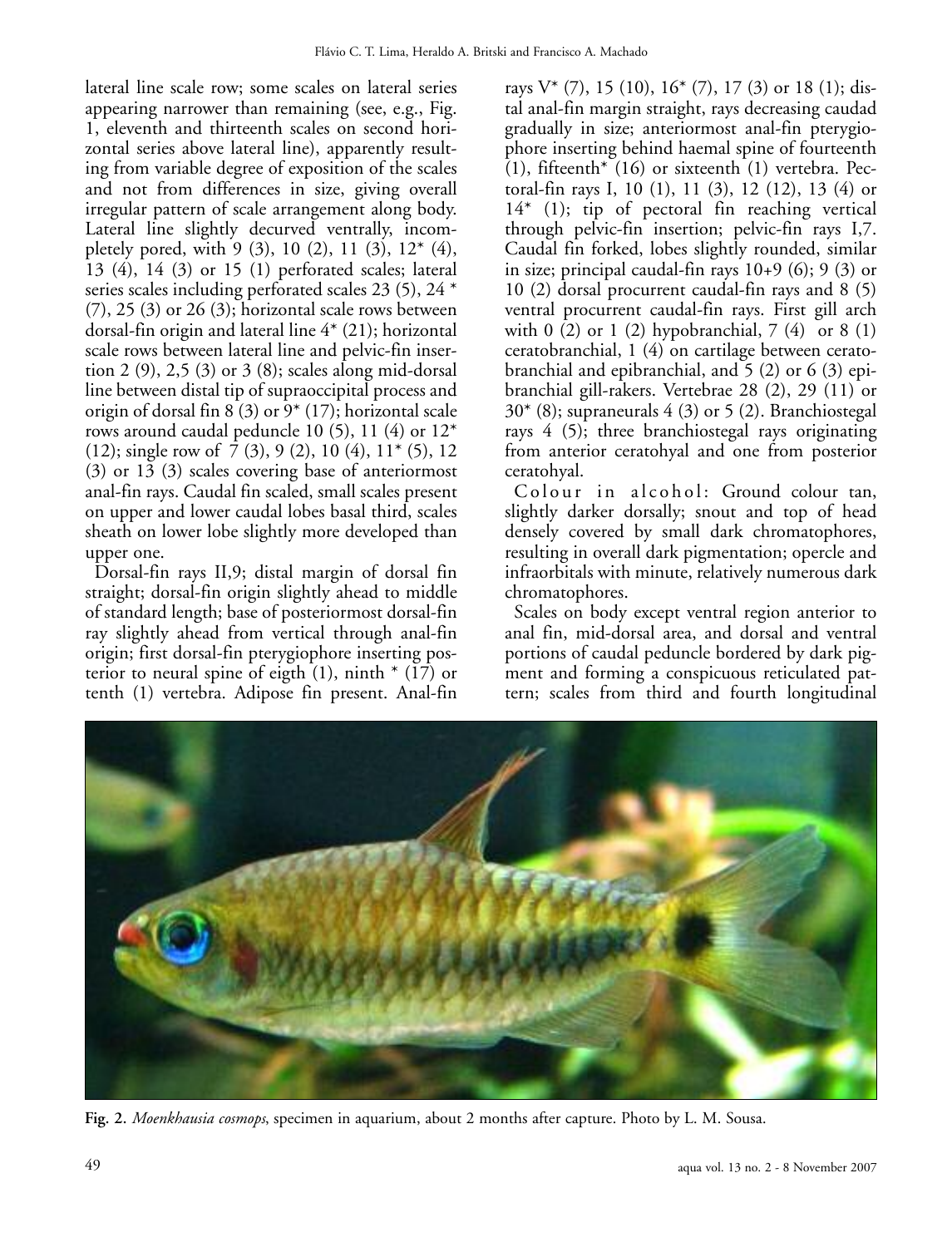scale series often with free scale margin with dense concentration of dark chromatophores, forming irregular series of vertically-elongated blotches over the reticulated pattern. Humeral spot large, welldeveloped, vertically-elongated, inverted-drop shaped, extending vertically two scale rows above and one scale row below lateral line and horizontally two scale rows, being wider above lateral line. An oblique, blurred dark stripe formed by relatively scattered dark chromatophores, one scale row above, parallel to and extending from anal-fin origin to caudal peduncle. Caudal peduncle blotch conspicuous, variably developed, from a roughly rounded blotch covering caudal peduncle central area and caudal-fin basis to a rectangular blotch covering whole caudal peduncle distal area and caudal-fin basis. All fins with scattered, dark chromatophores, more numerous on dorsal, caudal, anal and adipose-fins.

Colour in life: The following description is based on the examination of several freshly caught



**Fig. 3.** *Moenkhausia cosmops*, paratype, MZUSP 93495, 36.9 mm SL. Upper and lower jaws, lateral view, left side. Scale bar 1 mm.

specimens, many of which were kept in captivity. Ground colour beige, darker dorsally; reticulated pattern conspicuous only as two longitudinal, decurved, darkened stripe, two scale rows high, at the level of the lateral line, and a similar stripe at the dorsal area; intervening lateral areas clearer, with reticulated pattern much less evident. Upper lip red; opercle mostly translucent, exposing pinkish-red colour of gills; eye lower half bright blue, upper half bright green, with a bright golden tinge. Dorsal-fin basis brownish; caudal-fin basis yellowish.

**Sexual dimorphism:** None detected. No bony hooks on fins were found.

**Geographical variation:** Specimens from the upper rio Paraguai basin possess a slightly higher number of scales between the lateral line and the pelvic fin insertion (3, in all 8 specimens counted) when compared with specimens from the upper rio Tapajós basin (2 or 2.5, in 12 specimens counted). No other meristic, morphometric or colour pattern differences were noticed between specimens from both basins.

**Geographical distribution:** *Moenkhausia cosmops* is known from tributaries of the upper rio Sepotuba in the rio Paraguai basin and from tributaries of the rio Juruena in the rio Tapajós basin, Mato Grosso state, central Brazil (Fig. 4).

**Ecological notes:** The type locality, córrego Vinte e Cinco de Maio, is a clearwater, moderately fast flowing, large stream (4-5 m wide, 0.5-2 m deep), with a predominantly sandy bottom. Although clearwater, it had a moderate amount of suspended matter, at least at the time of collecting of the type material, in contrast with the river into which it empties, the crystal-clear rio Papagaio. With the exception of a single specimen collected at the main channel of the stream, all specimens of *Moenkhausia cosmops* were collected at backwaters, near marginal macrophytes. No *Moenkhausia cosmops* were found in the rio Papagaio itself. Specimens MZUSP 78722 were collected in the rio Jubinha, a clear, slightly dark-stained water, moderately large river (c. 8 m wide, 1 m to c. 5 m deep), with a sandy bottom. A large school (> 50 individuals) was seen during snorkelling at the river bank, sheltered among dead, submerged saplings. Only two specimens were collected at this site, at a small marginal sandbank, at dusk. Gut contents of three specimens (MZUSP 93556, 26.3-27.3 mm SL) contained insects (mainly ants), vegetal matter and algae.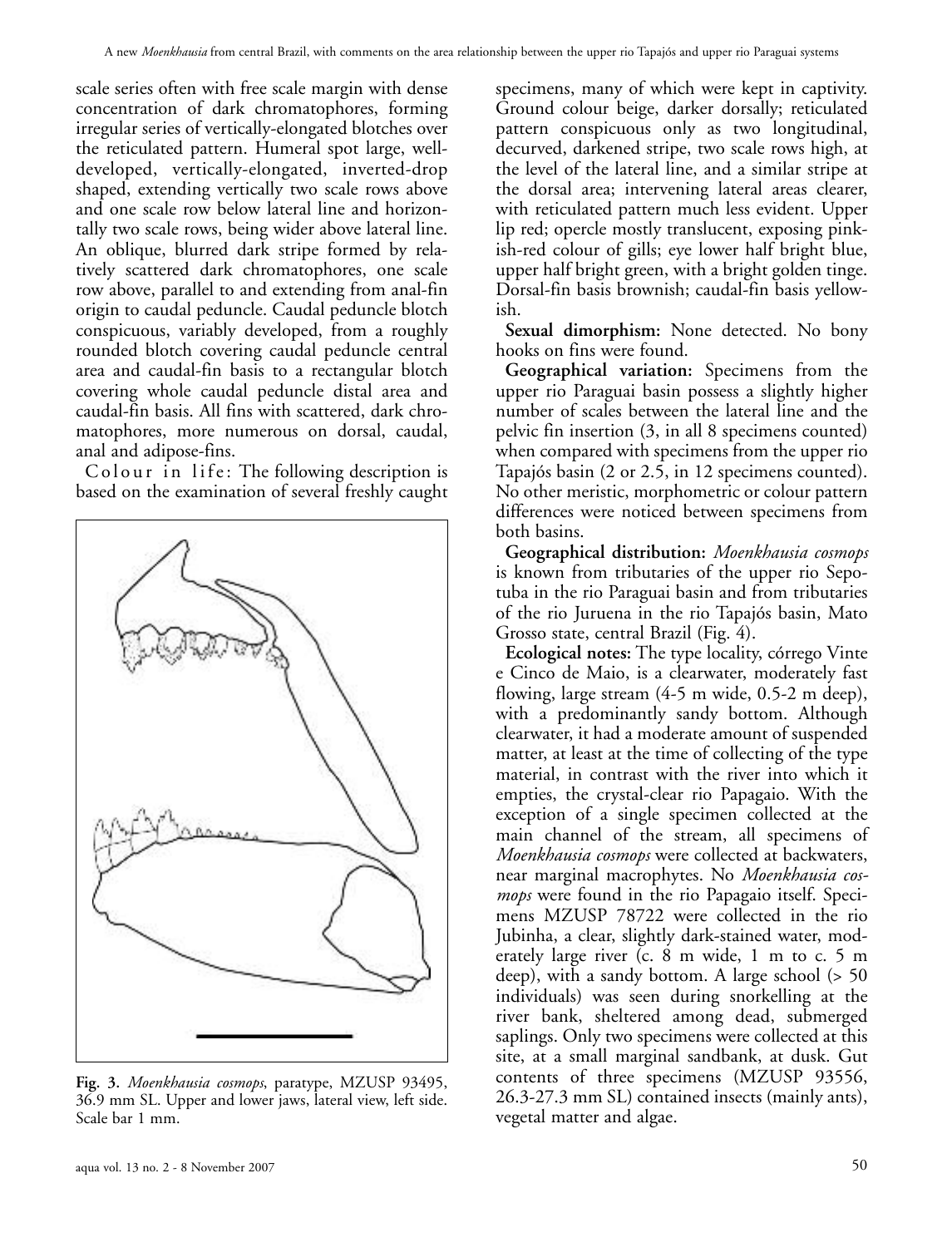**Etymology:** *Cosmops,* from the Greek *kosmos,* ornament, decoration, and *opos*, *ops*, face, countenance, alluding to the head colour of the new species.

**Discussion:** Costa (1994) and Lima & Toledo-Piza (2001) discussed a putative monophyletic group within *Moenkhausia,* which included *M. oligolepis*, *M. sanctaefilomenae, M. pyrophthalma, M. diktyota* and *M. cotinho* (thereafter called *"Moenkhausia oligolepis*/*M. sanctaefilomenae* complex"). This group was defined by four characters of colour pattern: a reticulated ground colour pattern, resulting from the concentration of dark chromatophores along the free margin of the scales, a large dark blotch at the caudal peduncle and caudal-fin basis, a clear area at the caudal peduncle, preceding the peduncular caudal blotch, and red pigmentation on the dorsal portion of the eye. These putative synapomorphies are not, however, present in all species assigned to the group.

*Moenkhausia cotinho* does not possess a reticulated colour pattern, presenting, instead, longitudinal series of blotches along the dorsal and lateral surfaces of the body, and it is uncertain to us whether or not it possess the red pigmentation on the dorsal portion of the eye. *Moenkhausia diktyota* possesses neither the large dark peduncular blotch nor the clear area preceding the blotch. *Moenkhausia cosmops* probably belongs to this putative monophyletic group, as it possess two of their presumed synapomorphies, i.e., the reticulated colour pattern and the large, dark peduncular blotch. The red pigmentation on the dorsal portion of the eye is actually variable within *Moenkhausia oligolepis*. We have examined living specimens from the rio Culuene (rio Xingu basin) and rio Aripuanã (rio Madeira basin) that lacked the red pigmentation on the dorsal portion of the eye, although most specimens from those areas do possess it. On the



**Fig. 4.** Map of central and eastern South America showing the distribution of *Moenkhausia cosmops.* A triangle indicates the type-locality. **1** – Rio Juruena; **2** – Rio Paraguai.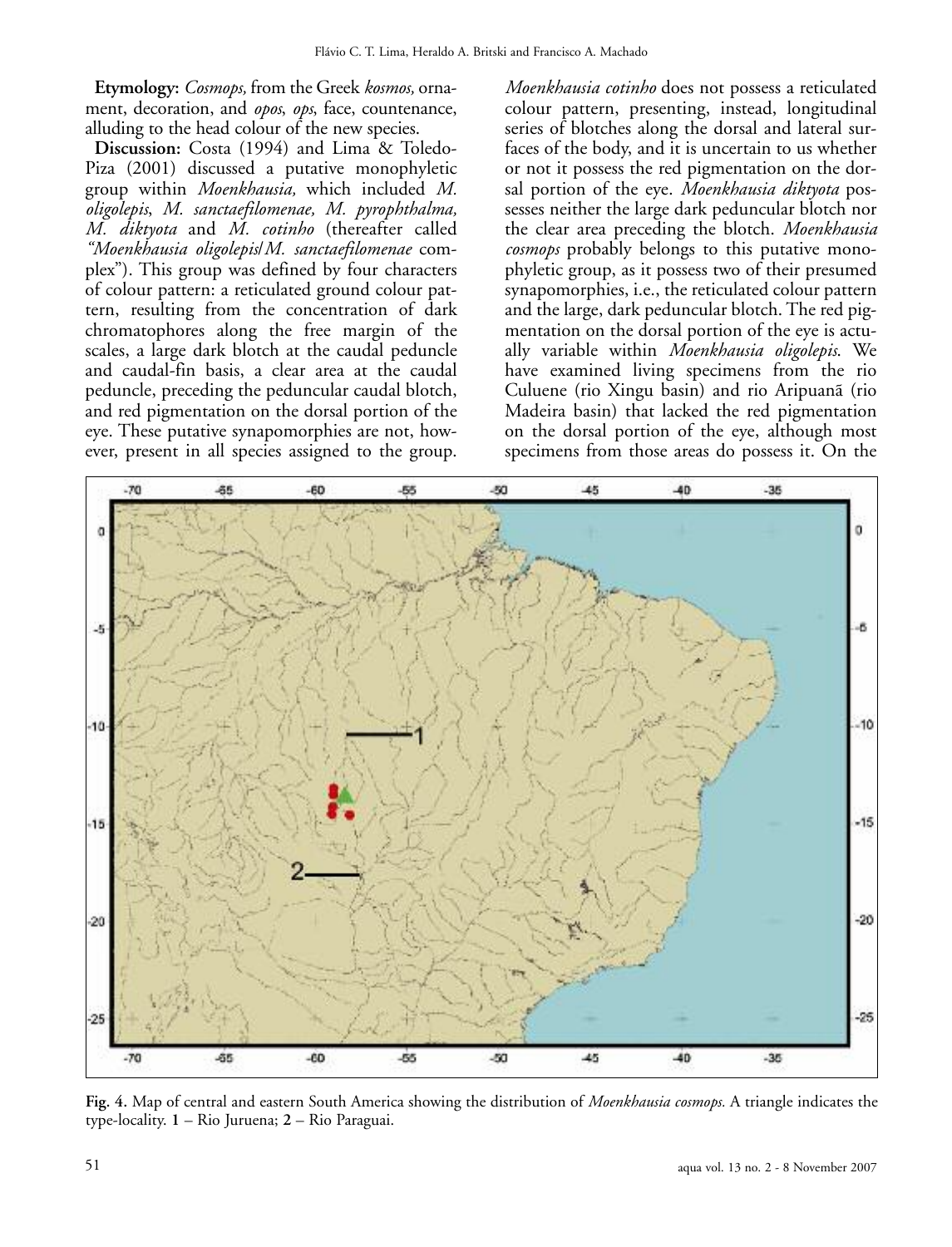other hand, *Moenkhausia oligolepis* specimens from the rio Papagaio drainage, including specimens collected at the type locality of *Moenkhausia cosmops,* consistently lack the red pigmentation on the dorsal portion of the eye. In these specimens, the dorsal portion of the eye was yellowish, while the lower portion was bluish, though not the bright blue present in *Moenkhausia cosmops*. While we have tentatively assigned these specimens to *Moenkhausia oligolepis*, only a thorough analysis of the *Moenkhausia oligolepis*/*M. sanctaefilomenae* complex would provide definitive data.

Another putative synapomorphy pointing out a close relationship between *Moenkhausia cosmops* and the *Moenkhausia oligolepis*/*M. sanctaefilomenae* complex is the shape of the ectopterygoid and palatine bones. Benine (2002, fig. 4a) noticed that a broad ectopterygoid and palatine bones is a putative synapomorphy for a group within *Moenkhausia* including *Moenkhausia sanctaefilomenae, M. oligolepis, M. cotinho, M. levidorsa* and *M. grandisquamis* (Müller & Troschel, 1845). The ectopterygoid and palatine bones of *Moenkhausia cosmops* are similar to the ones found in these species and it is apparently additional evidence for a close relationship between the new species and the *Moenkhausia oligolepis*/*M. sanctaefilomenae* complex.

Contrary to most of its congeners, and similar to *M. diktyota* and *M. pyrophthalma*, *Moenkhausia cosmops* possess an incomplete lateral line. As discussed by Costa (1994) and Lima & Toledo-Piza (2001), it is more reasonable to consider this

reduction of the laterosensorial canal system as homoplastic with the same feature observed in the species of *Hemigrammus* Gill, 1858. However, it is quite possible that some species currently assigned to the latter genus are actually more closely related to the monophyletic group herein recognized. An incomplete lateral line is also documented in some populations of *Moenkhausia sanctaefilomenae* (Eigenmann 1917: 84), *M. oligolepis* (Eigenmann 1917: 80) and *M. cotinho* (Eigenmann 1918: 111).

Specimens of *Moenkhausia cosmops* fixed in formalin rapidly lose the bright green and blue eye colouration, as well as the pinkish-red colour of the gill filaments seen through the opercle. The red pigmentation present in the upper lip remains in specimens preserved in formalin, but rapidly disappears when the specimens are transferred to ethanol, probably due to the dissolution of the carotenoid pigments. Preserved *Moenkhausia cosmops* specimens are very similar to specimens of *M. oligolepis* and *M. sanctaefilomenae,* being diagnosed mainly by the absence of the clear area preceding the dark peduncular blotch, by the presence of a blurred, oblique stripe at the caudal peduncle, an incomplete lateral line (cf., however, the previous paragraph) and lower transverse scale counts (2-3 *vs.* 3-4, respectively). The discovery of *Moenkhausia cosmops* highlights the importance of proper documentation of the living colour pattern in Characidae (which is, as noticed above, not equivalent to documenting colour pattern in specimens preserved in formalin, even if freshly pre-



Type locality of *Moenkhausia cosmops:* Córrego Vinte e Cinco de Maio, Sapezal, Mato Grosso, Brazil. Photo by F. C. T. Lima.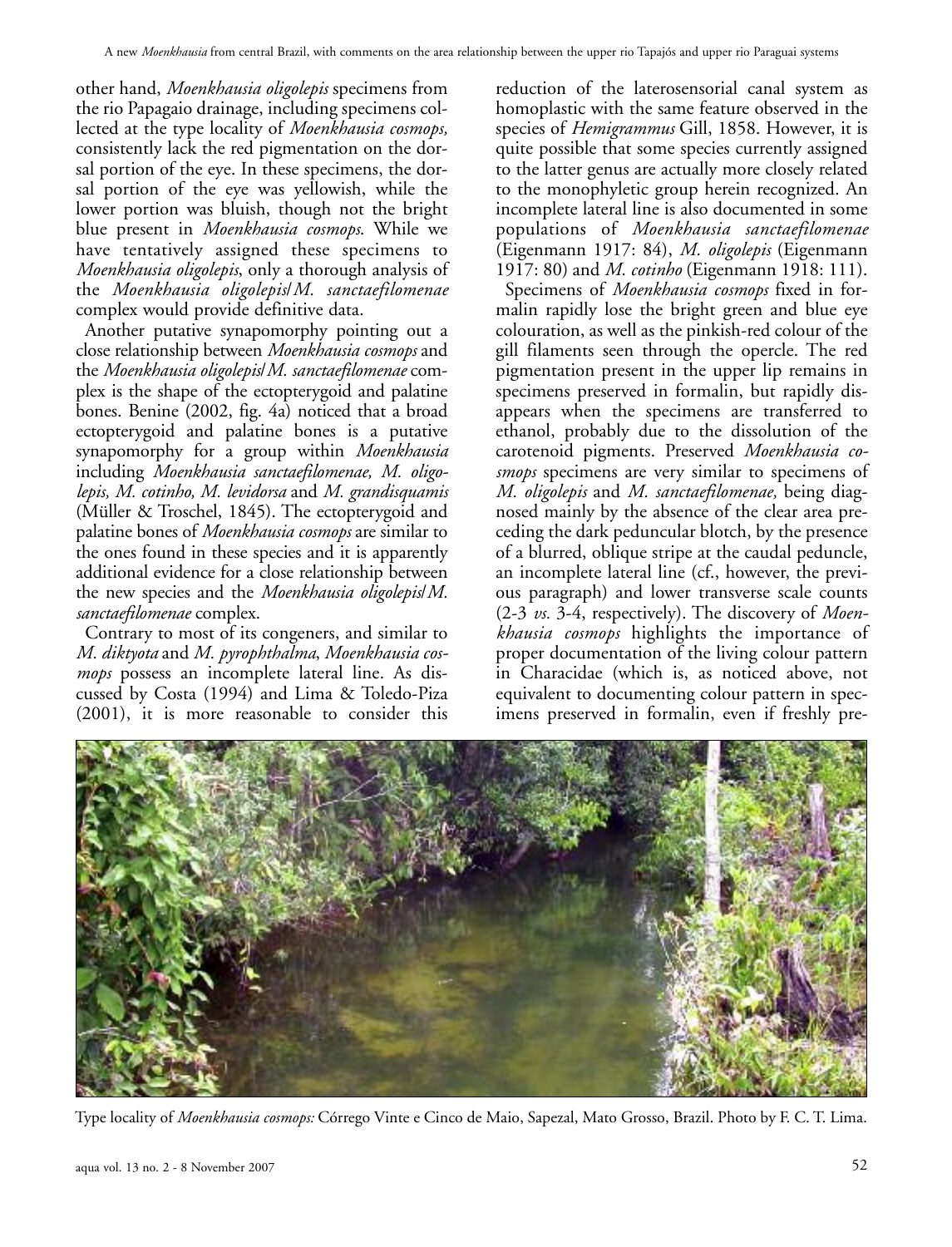served). Without such documentation, specimens of *Moenkhausia cosmops* would probably be identified as individuals of *M. oligolepis* or *M. sanctaefilomenae* with interrupted lateral lines.

The upper portion of the rio Tapajós basin (i.e., the portion of the drainage above the confluence of the rio Juruena and the rio Teles Pires) has been systematically sampled for fish only in the last few years. These recent surveys revealed a highly endemic ichthyofauna (see Carvalho & Bertaco 2006 for a partial list of fish species presumably endemic from the area). However, little has been said about the biogeographical relationships between the upper rio Tapajós and neighbouring river drainage basins. The presence of *Batrochoglanis melanurus* Shibatta & Pavanelli, 2005 (Pseudopimelodidae) in the upper rio Paraguai basin was suggested to be indicative of capture of a headwater previously draining the upper rio Tapajós into the upper rio Paraguai basin, since its nearest congeners occur in the Amazon basin (Shibatta & Pavanelli 2005). Hubert & Renno (2006: 1425, fig. 8) inferred that a "dispersal route" has taken place between the upper rio Tapajós and the upper rio Paraguai basins, which, according to them, was suggested by the presence of shared fish species between those areas. However, it is uncertain how those authors have reached that conclusion, given the fact that none of the references listed by them as sources for the distributional data on fish used in their Parsimony Analysis of Endemicity (PAE) mention any fish species exclusively shared between both areas. Except for Shibatta & Pavanelli (2005) and the unsubstantiated claims by Hubert & Renno (2006), there is no other published evidence indicating an area relationship between both river basins. The occurrence of *Moenkhausia cosmops* in both upper rio Tapajós and upper rio Paraguai basins appears to be the first documented case of a fish species exclusively shared between both basins. Actually, extensive recent collections in the upper rio Paraguai revealed that several fish species previously only known from the upper rio Tapajós area also occur at the upper rio Paraguai. These are: *Leporinus octomaculatus* Britski & Garavello, 1993 (Anostomidae), *Moenkhausia phaeonota* Fink, 1979 and *Hyphessobrycon vilmae* Géry, 1966 (Characidae), *Aequidens rondoni* (Miranda-Ribeiro, 1918) (Cichlidae), an undescribed species of *Pyrrhulina* (Lebiasinidae; A. Ferreira-Netto, pers. comm.) and an unidentified, apparently undescribed, species of *Crenicichla* (Cichlidae). Cursory comparisons between specimens from both river basins of all these species failed to reveal any differences. There is, however, a similar case to *Batrochoglanis melanurus*, where a species occurring at the upper rio Paraguai appears to posses its sister-taxa at the rio Tapajós basin: an undescribed species of *Utiaritichthys* Miranda-Ribeiro, 1937 (Characidae), which is apparently closely related to *U. sennaebragai* Miranda-Ribeiro, 1937, from the upper rio Tapajós basin. The extensive divide between the upper rio Paraguai and upper rio Tapajós basins lies at the highlands of the Serra dos Parecis, a relatively flat plateau at the western border of the Brazilian shield. Events of river capture in an apparently recent past probably explain the occurrence of a shared fish fauna in both headwaters. This putative recent ichthyofaunal interchange illustrates once more the complexity of the evolution of the current distribution patterns of the South American freshwater fish fauna.

**Comparative material examined:** *Moenkhausia cotinho:* MZUSP 59963, 43; MZUSP 55125, 43; rio Negro basin. MZUSP 21885, 31; rio Tapajós basin. *Moenkhausia diktyota*: MZUSP 85036, 39; rio Negro basin. *Moenkhausia oligolepis*: MZUSP 4915, 9; MZUSP 18199, 1; rio Tocantins basin. MZUSP 91708, 4; MZUSP 30311, 19; rio Xingu basin. MZUSP 93512, 84; MZUSP 93521, 229; rio Tapajós basin. MZUSP 81305, 4; MZUSP 81527, 4; rio Negro basin. MZUSP 17400, 8; rio Solimões basin. MZUSP 38264, 21; Nickerie River basin. *Moenkhausia pyrophthalma*: MZUSP 92292, 2; MZUSP 91294, 1; rio Tocantins basin. *Moenkhausia sanctaefilomenae*: MZUSP 90464, 38; MZUSP 91116, 4; rio Paraguai basin. MZUSP 17246, 1; MZUSP 17257, 3; rio Paraná basin; MZUSP 80131, 1; MZUSP 58272, 1; MZUSP 16870, 1; rio São Francisco basin.

## ACKNOWLEDGEMENTS

For help in the field, or for donating specimens used in this study, we would like to thank O. Froehlich, G. Borges, J. Nakagaki, F. Marques, C. M. C. Leite, N. E. Silva and K. de Silimon. We are grateful to the former Conservation International staff R. Lourival, E. Guimarães, J. R. Montambault and M. Harris for logistical support during the AquaRAP Sepotuba expedition in 2002, when the new species was discovered. Specimens were collected under collecting permits IBAMA-Diren 045/99 and Difap/Ibama 104/2006. Leandro M. Souza took the pictures of the living specimens